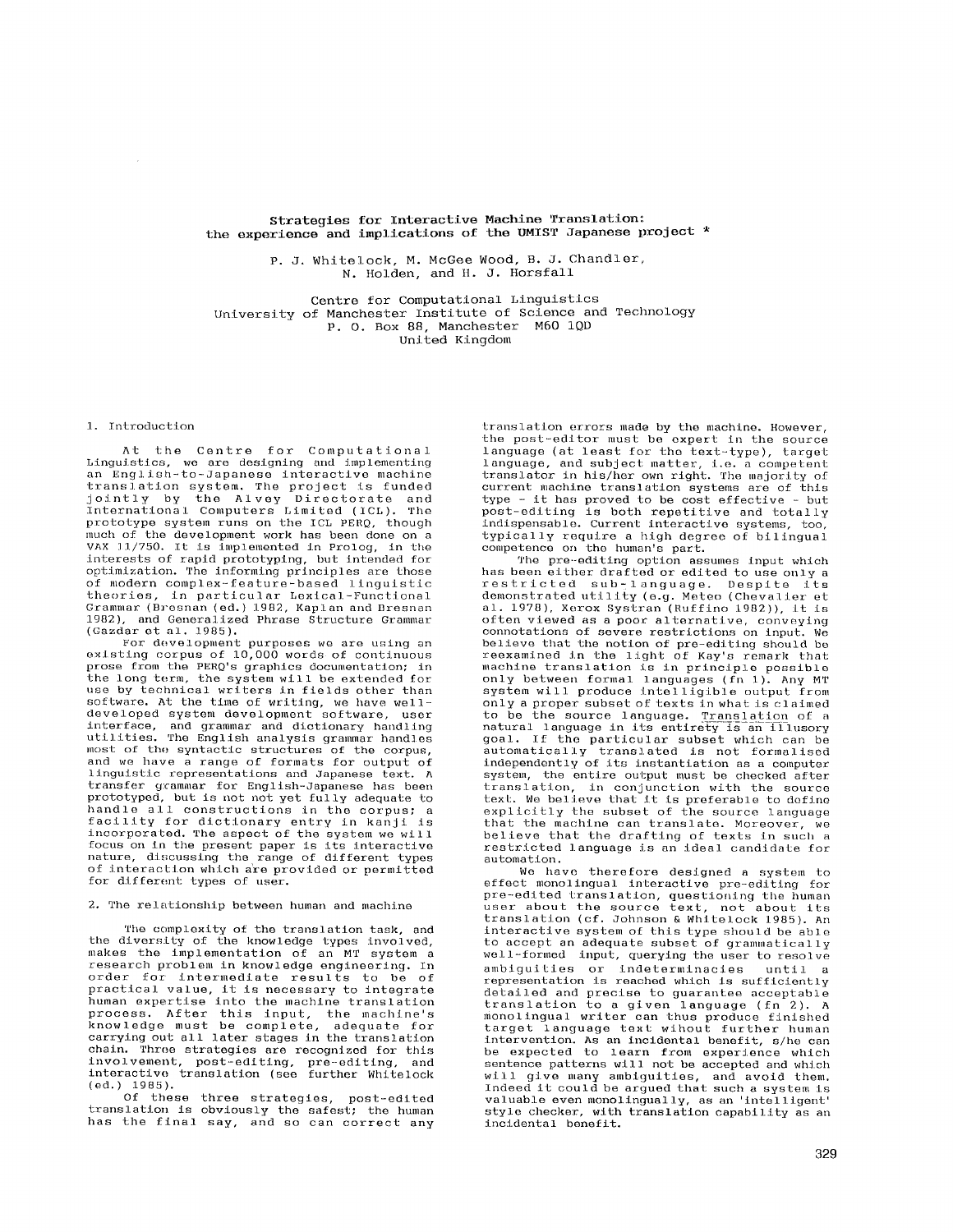Thus we do not concur with Slocum's (1985) assessment of the potential of interaction. Slocum characterizes interactive machine translation as "Human Assisted Machine Translation" as distinct from 'full' MT, on the grounds that the exploitation of the bilingual expertise of a human is interleaved with that of the machine. It appears that the machine is not<br>carrying out the task of translation the task of translation automatically.

However, it seems more appropriate to consider the complete chain of processes from source language text composition to target language text completion. From this perspective, any type of machine translation is human assisted. It is important to assess the quantity and character of human intervention as well as its position in the system. A post-edlted system resigns itself from the start to inadequacy, building in the requirement for (more or less) radical human revision of its output, so that it might better be called pro-translation than translation proper; while many current proediting systems, although offering fully automatic production of target language text from source language text, require a human contribution in the pre-input stage, controlling and restricting that source text, which qualitatively far exceeds the demands of on-line interaction (fn 3).<br>Moreover,

the future of machine *translation,* and natural language processing in general, seems certain to lie with systems based on AI techniques such as the use of inference for ambiguity resolution. A primary *consideration* will be to facilitate the transfer of expertise from human to machine, by means of modular programming, knowledge engineering techniques, and, ultimately, machine learning. Interactive system design may well be the type most readily extended to incorporate such techniques as they are developed; the forms of interaction implemented for the present human user can be progressively delegated to a virtual<br>or machine "user". Thus despite the admitted "user". Thus despite the admitted limitations of interactive translation per se, systems including some sort of interaction offer bQth the most efficient use of current resources and the most convincing basis and model for research aimed at greatly improving translation quality.

### 3. System development tools

With the aim of producing a tool for continuing research as well as a system of practical utility, we have conceived our translation system itself and the system development tools as an integrated entity. Recognising a variety of types of 'user', from end-user to system designer, our development system is organized as a tree of facilities, where different types of user are allowed or offered access at different levels. Facilities supported include:

i) using the system for writing, editing and translating, 2) writing the grammars, 3) developing the grammatical theory and

the translation chain,

4) designing the system itself.

All tasks are carried out by traversing the tree under the guidance of menus. The menu system is designed to allow *non-programmers* (fn 4) to specify both the conversion of linguistic data to menus, and the interpretation of menu choices. This provides the organisation *necessary* to control :

a) different views of the data by different users, and

b) different processing/compilation of data according to its type.

Corresponding to the four types of task given above, we recognise four (idealised) types of user:

1) the end user,

- 2) the high-level linguist (grammar
- writer),
- 3) the low-level linguist (grammar designer),
- 4) the system designer.

They have access rights as follows:

i) The end user will be a monolingual (English) technical writer, with expert<br>knowledge of the technical field and its terminology, but no knowledge of the target<br>language. (For development purposes we are<br>working with extant texts chosen to be typical of their kind; but the intention is to provide the writer with a tool for the initial composition of such texts. The end user will thus be able to respond more flexibly to the system, and make better use of its facilities, than we can ourselves do at the moment; although we intend it to produce its own documentation.) The facilities available to the end user will include:

a) standard monolingual text/document processing facilities,

b) on-line monolingual dictionary update, into "supplementary" dictionary files for later bilingual completion and full incorporation by some lower-level user,

c) tree-structured document organisation, with an associated dictionary structure, that handles terminology, including<br>proper (e.g. procedure) names, at different<br>levels of generality. This is important from<br>both monolingual and bilingual perspectives. Monolingually, it provides a basis for indexing, document retrieval, glossary production, spelling checks etc. Bilingually, in terms of translation into Japanese, these distinctions map well onto orthographic conventions: general vocabulary is represented in kanji (ideographic) script, Japanese technical vocabulary from foreign languages in kana (Japanese syllabic) script, and proper nouns such as procedure names are simply carried over in Roman (alphabetic) script.

2) The second level of user, the high-level linguist, is responsible for writing the rules which compute well-formed sets of feature specifications (e.g. F-structures) from other sets, for source language analysis, transfer, and target language synthesis. A variety of ruIe types could be provided for these purposes. The system as implemented supports the following:

a) dictionary entries, which specify idiosyncratic information of all kinds. These define a mapping between lexemes *and*  (underdeterminsd) sets of feature specifications, for analysis, and between pairs of sets of feature specifications, for transfer.

b) Context-free rules, augmented in the manner of LFG or PATR II (Shieber 1984), that is, regular expressions over strings of sets of feature specifications (i.e. lexical entries) that define a mapping to hierarchical (dependency) representations.

e) recursively structured sets of features, permitting grouping of features along various dimensions, e.g. noun/verb, syntactic/semantic, lexical/phrasal, etc.

d) feature co-occurrence restrictions (FCRs) in the manner of GPSG. These can be used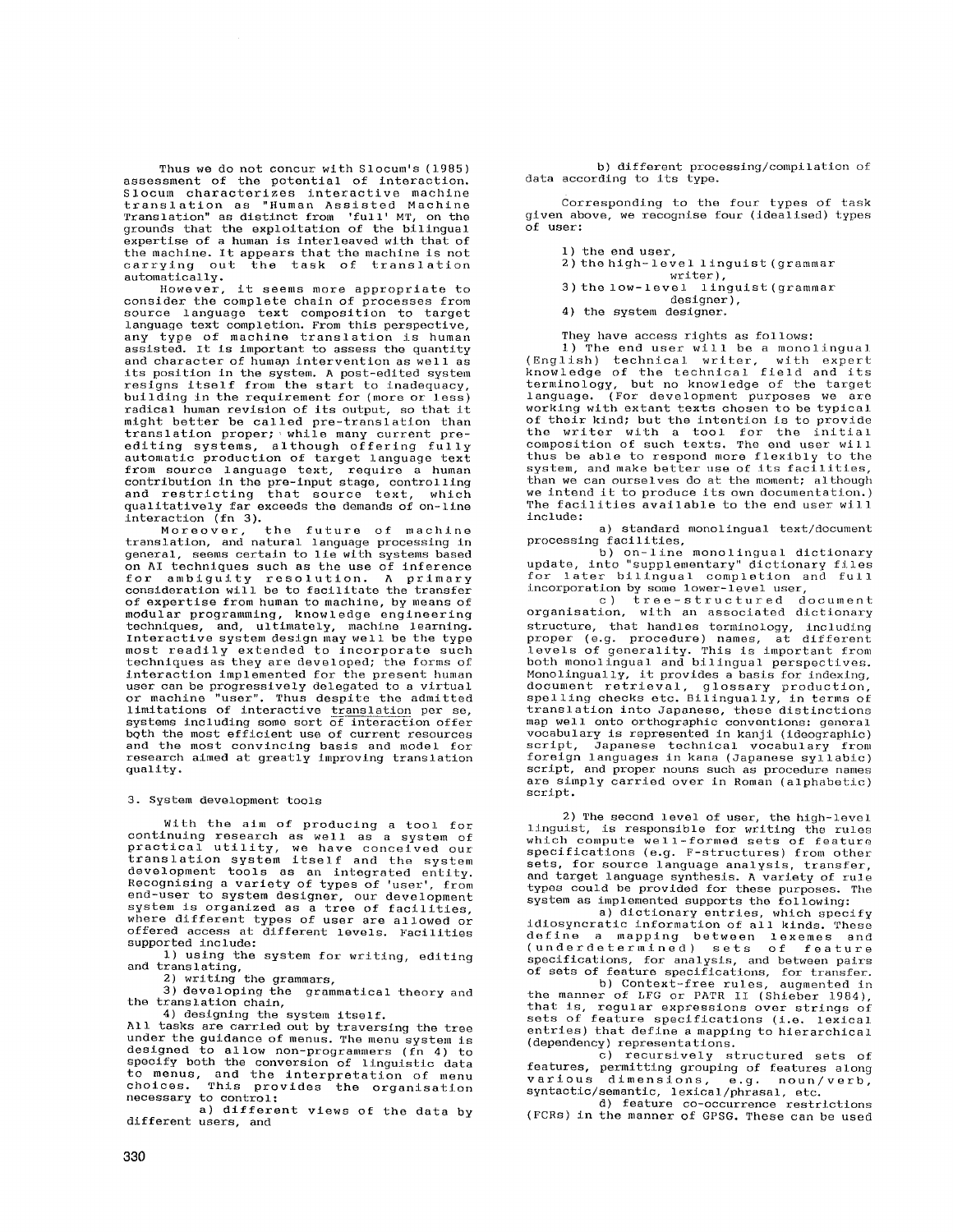to define sets of features as mutually exclusive, and to specify that certain feature values necessarily follow from the presence or values of other features.

e) default values of lexical feature specifications.

f) rules which determine (surface) relational labels ,on the basis of feature values. By recognising these as a distinct rule type, we make a substantive claim equivalent to the formal claim embodied in the typical LFG analysis of prepositional phrases - that the value of a prepositional feature becomes the relation of the (F-structure of the) PP to (that of) its head.

g) subcat rules, which relate subcategorisatlon features from the lexicon to function-argument (deep to surface) mappings. Such features may be specified in a lexical entry itself, or filled in by FCR. Functionargument mappings are merely pairs of atoms,<br>that is, each constituent is mapped<br>independently of its sisters. This allows us to<br>define efficient control strategies over these rules for use in either direction - analysis or synthesis. The control strategy, in combination with the uniqueness condition on f-structures, embodies the function-argument biuniqueness principle of Bresnan (1982,p163), and realises the coherence condition. Completeness is specified independently, or, in the case of Japanese, not at all.

The task of the hlgh-level linguist is to define particular instances of rules of these types, for the purpose of describing texts in a particular language and "the relationship between texts in a particular pair of languages.

3) The low-level linguist (the grammar designer) is responsible for defining the formalism, or metatheory, in which the high-level linguist will work (cf. Shisber 1985). This includes:

a) defining the nature and number of levels of text representation during the<br>translation process. This includes deciding between phrase structure and dependency<br>representations, the partition between the<br>lexical andsyntactic components in-analysis, and the partition between analysis and transfer.

b) defining the rule types to reflect these partitions and specify the mappings between levels.

c) definition of the declarative semantics of the operators by which the rules of various types are applied, and thence the definition of the compilation of linguistic information.

4) The system designer is concerned with both the highest and lowest levels of the system: on the one hand, with the most general overall considerations of system architecture, including the points and types of interaction; on the other, with ensuring that the metalinguistic decisions made by tbe grammar designer have a tractable computational realisation (procedural semantics) and can be integrated with interaction.

For each level of user, there is a different, appropriate correspondence of privilege and responsibility; each should be able to use his/her specialist competence (monolingual technical writing, the writing of grammars, the design of grammatical theory, and the desigh of knowledge-based systems) with the full benefit of all facilities defined at lower<br>levels, without concern for the particular details of either lower-level implementation or

higher- level application.

Further corresponding to these four classes of user, the CCL Japanese system incorporates interactive routines of variable 'user-friendliness' appropriate to the presumed competence of a user at that level.

The linguist, for example, can enter the grammar to revise or expand it. The menu of the "Grammar Development System" at which the high level linguist is rooted provides the option

Edit a file of linguistic data.

This takes one to a nested menu which provides the alternatives:

I. lexicon

2. grammar

3. feature system

Selecting "2" takes one to a further menu controlling the editing of the augmented phrase structure rules, from which one can choose the appropriate rule, e.g.

i. sentence

2. noun phrase

3. verb phrase

 $\sim$   $\sim$   $\sim$ 

M. remove nonterminal category N. add new nonterminal category

Control ling access to linguistic information by means of menu ensures that the updated files are appropriately recompiled into the form used by the program. For instance, when the grammar writer updates the definition of<br>feature sets and/or FCRs, a compilation process<br>is initiated. This expands the tree structure into an extensional definition of the procedure which adds a feature specification to an f-structure. This realises f-structure (graph) unification as Prolog (term) unification, greatly enhancing the efficiency of parsing.

An example of variable interaction<br>strategies for different types of user is provided by the dictionary creation and update procedures. The dictionary can be modified either en bloc for systematic large-scale creation or expansion, typically by the highlevel linguist; or on-line, during analysis, by an end-user.

The linguist will enter dictionary creation by taking first the top level menu option "edit a file of linguistic data", then the option "lexicon". The end user, when s/he enters a word for which there is no existing dictionary entry, is offered the menu options "proper noun", "misspelling", "enter dictionary creation". The dictionary creation process is driven

by the tree-structured menu system, rooted in the choice of grammatical category; and here<br>again different procedures are available for different predicted levels of use. It is presumed that closed class words such as .<br>determiners, quantifiers, and conjunctions will only be added by the linguist; therefore, when such classes are selected, the user sees lexical<br>entries exactly as interpreted during translation.

For open class words, on the other hand, where update by the end-user is the norm, interactive routines are provided. In these cases the user never sees the program form. Questions are asked enabling the system to determine the appropriate inflectional paradigm: syntactic category, mass (i.e. without a plural form) or count, etc. Plausible surface forms are then generated by a morphological component, and presented to the user for confirmation or correction. The same component is used during morphological analysis. Thus if the user confirms the machine-generated form, the machine will be able to analyse that form when it appears in a text, and need not store it.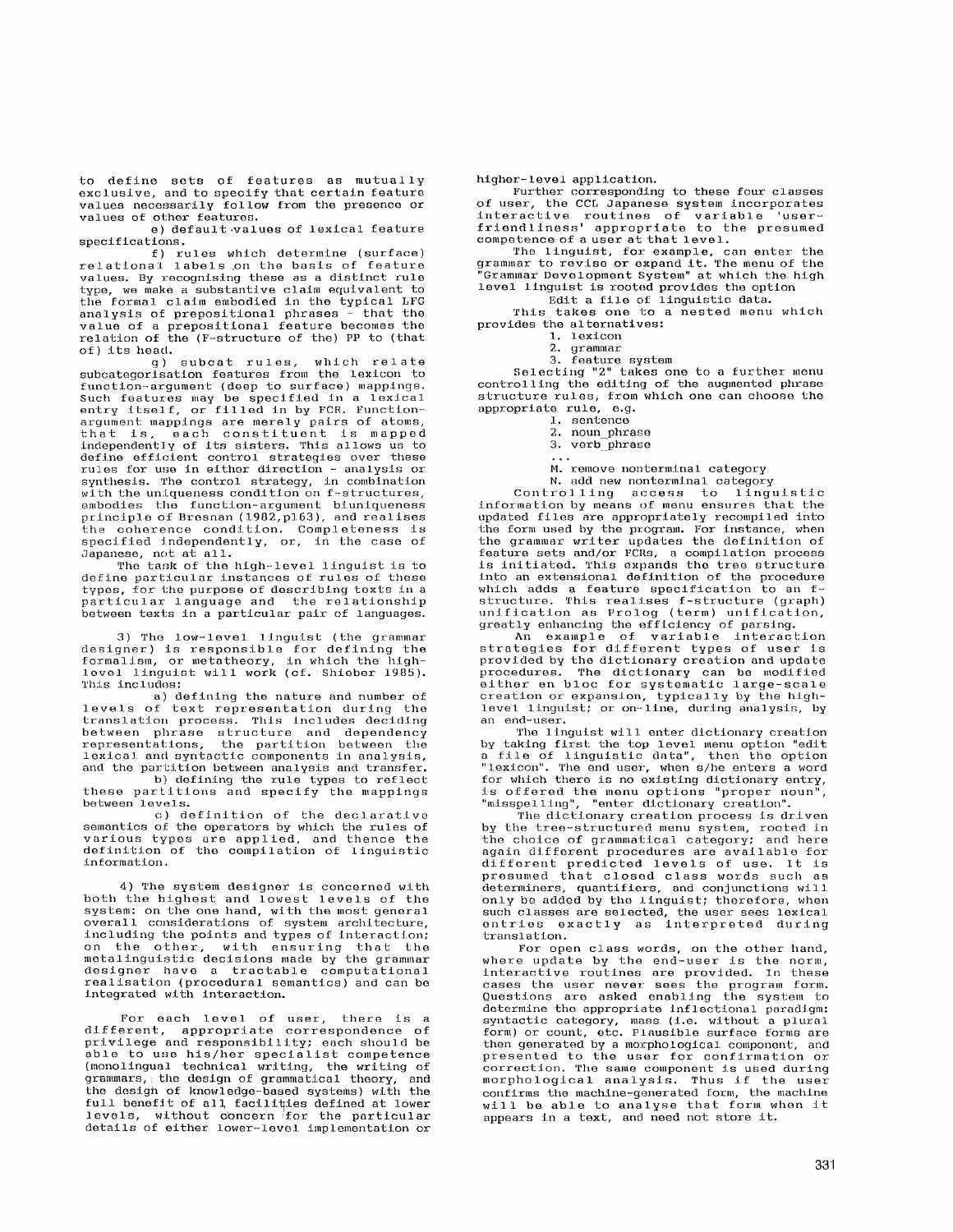The syntactic and semantic feature specifications for new dictionary entries are also built up interactively. Where reasonable defaults can be established, these are presented to the user for confirmation or override. Verbs, for example, are assumed to be transitive unless the user exercises the option to specify some other valency pattern; nouns are assumed to be countable. Where a value is less predictable, the user is simply asked to provide it: does a given noun denote a physical object, a software object, or an abstraction? Verbs are described within a modified Vendler/Dowty-type classification (Vendler 1967, Dowty 197 Steedman & Moens 1986); the user is asked to specify the appropriate value from a set including state, activity, achievement, and accomplishment.

The menu interpreter creates and stores from this input a dictionary entry in a neutral format. Subsequently, this is compiled to a program form entry. The new entries thus created are not added immediately to the master files. but are held in supplementary files, where they are available to the system, but also clearly isolated for the high-level linguist, who will eventually add translation equivalents (of which the end-user is presumed to be ignorant) and incorporate the completed entries into the master dictionary(s).

The creation of an intermediate neutralform dictionary offers a facility for global revision of the program form of the complete dictionaries. The neutral form and program form are related by FCRs which embody generalisations about the syntactic behaviour of various Iexical features. For instance, the count/mass feature on noun entries is related to two features in the program form specifying the values for number agreement and eoocurrence with an article. The low-level linguist need only change such facts and recompile the relevant neutral form files to generate a new program-form dictionary.

Currently, the dictionary creation menu<br>system must be written by hand. We are<br>experimenting with the possibility of<br>constructing it automatically from the feature system.

## 4. Interactive disambiguation

The two principal considerations relevant to interactive disambiguation are at what point it should take place, and what form it should take. We will discuss these in order.

### i) Where should disambiguation take place?

One answer to the question of when to interactwith a user is: at different points<br>according to the type of ambiguity. We believe that this is not the correct answer, but that all ambiguity resolution should be deferred to transfer. A distinction between types of ambiguity according to their point of origin does not help in their resolution. Nor is it possible to draw a sharp dividing line between spurious' and 'real' ambiguities. Rather, we derive a characterisation of ambiguity types from the types of knowledge needed to resolve them.

Ambiguities resolvable by syntactic knowledge, such as the ambiguities in major syntactic category so common in English, seem to present little problem. MT systems whose output is intended for post-editlng often include a 'homograph resolution' phase devoted to this type of ambiguity resolution. Though largely successful, such an approach is obviated by the

use of the simplest phrase structure grammars. Conversely, explicit homograph resolution seems unavoidable when the system must not, under any circumstances, reject input as ill-formed and untranslatable. (fn 5)

Ambiguities resolvable by consideration of the sub-categorisation/valency/case patterns of lexical items include both lexical and attachment ambiguities, but not all cases of either. For instance:

... provides the interface to the system" appears to require domain specific knowledge;<br>and and

"...is achieved by calling theprocedure X" requires fairly sophisticated knowledge concerning the relative likelihood of achieving a state by giving an entity a particular name or giving it control.

The question of how an ambiguity is resolved is thus almost independent of how it arises. Even word-class ambiguities occasionally persist through a syntactic analysis and require knowledge of the discourse for resolution, e.g.

## "loading instructions will start

# processing"

A view of organising resolution so that each stage of processing resolves the ambiguities introduced by the previous stage is thus naive.

In terms of interaction, questioning the user too early in the translation chain will be unacceptable. The user must appear to the disambiguator as just another knowledge source, the last to be exploited.

If ambiguities are to remain unresolved through several stages of processing, compact representations of multiple readings of texts seem essential. The chart (Kay, 1973, Martin et

al., 1981), and similar devices such as Tomita's<br>(1985) 'shared packed forest' are important<br>contributions to the solution of this problem.<br>The approach to ambiguity typical in<br>linguistic theory is to allow the grammar to<br> compact representation as a matter for parsing, irrelevant to declarative description. We are investigating the alternative notion that linguistic description itself should explicitly underdetermine representation. An approach to<br>syntactic underdetermination is that of Marcus (1985). We have not yet examined its applicability to the current task. The sparse semantics of Aronoff (1980, see also Miller<br>(1978), Wood (1985)) is a theory of<br>underdetermination of lexical entries. Such lexical entries become more fully determined in<br>context. One might say that they become<br>ambiguated and resolved simultaneously. (In fact, depending on the use which is to be made of the results of analysis, they may never become determined.) This approach is applicable even to ambiguities in major syntactic category. Then parsing can be considered as ambiguating them to the extent licensed by the phrase structure rules and textual context.

Such ideas are particularly interesting in the context of our system. The GPSG-Iike feature system is a means for describing the redundancies in the lexicon; the LFG-like notion of multi-level linguistic description (see Kaplan 1985) offers the possibility of utilising<br>such descriptions to 'expand' the lexicon in several stages. In our system, ambiguities in subcategorisation behaviour (including that between past and passive participles) do not exist during surface syntactic parsing. We think of such an item as being a single morph-syntactic entity, but a pair of 'semantic' ones.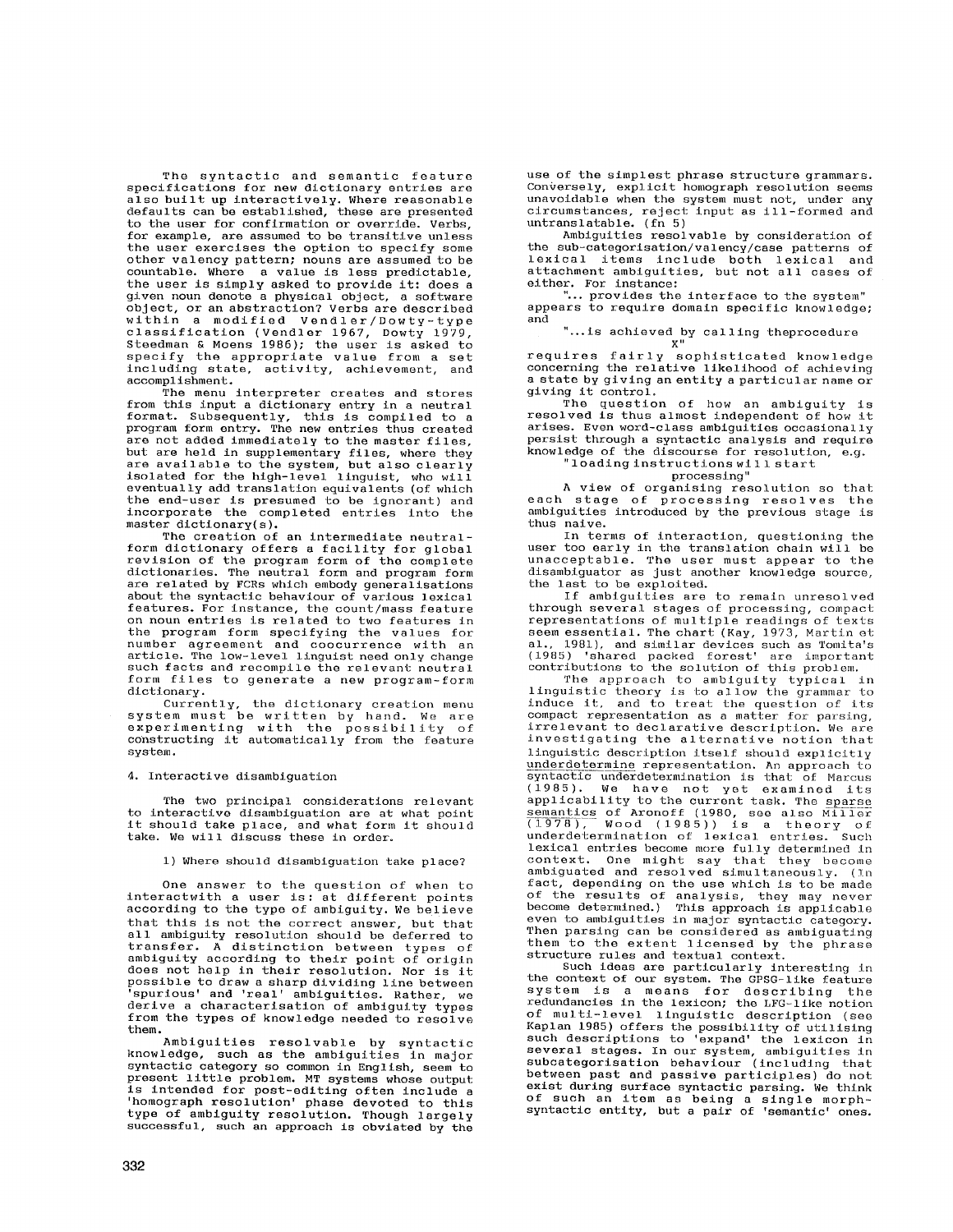This is important in translation, since the indeterminacles of the source language may *or*  may not become ambiguities in translation. For example, the state-event ambivalence of passive participles in many languages must be recognised and resolved in transfer to Japanese (though not in going from French to English, for example). For a linguistic description of the source language not to include this ambivalence would render it incomplete; for analysis to treat it, and many similar cases, as genuine ambiguities would be problematic computationally.

We believe that tile invocation or application of monolingual (source) knowledge by a bilingual component is an attractive approach to this problem. A good human translator infers<br>from the source text what is needed for from the source text what is needed translation, and a machine system should exhibit this same, goal-driven, behaviour. In the same way that a human translator, in the event of being unable to resolve an ambiguity whose resolution is crucial for *translation*, might contact the original author, so the machine's knowledge must be organised to allow the same fail-safe interaction.

2) What form should interaction take?

We can recognise a variety of forms that interaction could take, on a scale of increasing independence from linguistic analyses, as fol lows :

a) Presentation of alternatives as their linguistic representations (e.g. trees). Though unsuitable for a *linguistlcally-naive*  end-user, this type of interaction is important during system development. While the high-level linguist is experimenting with different ways in which the system's knowledge can be deployed for<br>automatic ambiguity resolution, s/he must be<br>able to inspect a detailed representation of those cases where the current strategy and/or knowledge are inadequate. In addition, this form of presentation is a prerequisite 'to defining more user-friendly forms.

b) String template presentations. At its simplest, for, say, attachment ambiguities,<br>this involves presenting the ambiguously attached string with a slot filled by the<br>different heads. This was the approach adopted<br>in Kay's (1973) MIND system, e.g.

They filled the tank with gas"

This means:

1. Filled with gas

2. Tank with gas

A more sophisticated template structure is used by Tomita (1985). This involves the use of what Hudson (1985) has termed 'natural metalanguago', e.g.

"I saw a man in the park"

1. The action [saw] takes place [in the park]

2. [a man] is [in the park]

We believe that this is an important direction to explore, though it may lead to obvious absurdities, depending on the sophistication with which templates are defined and chosen, e.g.

"This module provides the interface to the system"

1. The action [provides] takes place [to the system]

2. [The interface] is [to the system]

c) Disambiguating paraphrase. This can be illustrated for the same sentence as above:

I. The interface to the system is provided by this module.

2. This module provides the system with an interface.

The success of this approach depends crucially on finding the set of relational rules (in the example, passive and benefactive) that will generate disambiguating paraphrases. We hope that our approach to subcategorisation, with independent function-argument mappings for each constituent, will make this possible, but it is too early to say.

## 5. Implications and conclusions

Our practical *experience* of implementing the CCL Japanese translation system, some aspects of which we have described above, suggests a number of points of more general interest and significance for machine *translation* and indeed for any computational treatment of natural language. We will end our paper with an indication of a few of these wider implications and conclusions.

It becomes increasingly clear with time and<br>experience that machine translation and<br>linguistic theory can be of great mutual<br>benefit. Early attempts at MT, which made little<br>or no use of any sort of linguistic theory, can<br> 1982). We can now draw on a valuable body of research, particularly on syntax and semantics, which allows us to handle language with a depth and sophistication, and thus a chance of adequate translation, far greater than was possible for the early pioneers.

Conversely, as well as putting a practical<br>task on a sound footing, the grounding of MT in linguistic theory provides an ideal test-bed for evaluation and development of such a theory. Even monolingual computational implementation imposes valuable demands of explicitness and accuracy, and can have a significant influence on the organization, content, and notation of a theory (cf. the evolution of GPSG, as described in Gazdar et al. 1985); translation requires a comprehensive and tractable account of (at least) two languages and of the mappings between them. It is also easy to evaluate one's results for beth thoroughness of coverage and quality of output. In other words, the practice of machine translation should be seen as a resource for<br>research in linguistic theory.

Most importantly, we would like to re-. affirm our espousal of interactive system design. It should be uncontentlous that the principal problem in the design of any knowledge-based system is the *transfer* of expertise from human to machine.

Thus we have designed our system with three particular aims:

i) to provide a means of expressing easily and naturally the forms of knowledge we currently understand;

2) to recognise and cope with the limits of currently formallsed knowledge, by interaction; 3) to provide an environment within which we

can experiment with redefining those limits.

## Footnotes

\* The work on which this paper is based is supported by International Computers Limited (ICL) and by the UK Science and Engineering Research Council under the Alvey program for £esearch in Intelligent Knowledge Based Systems. The first-named author is the project director; the two first-named authors are the principal paper-writers, and as such can be held £esponsible for any errors, unclarities, or misrepresentations which may have escaped the